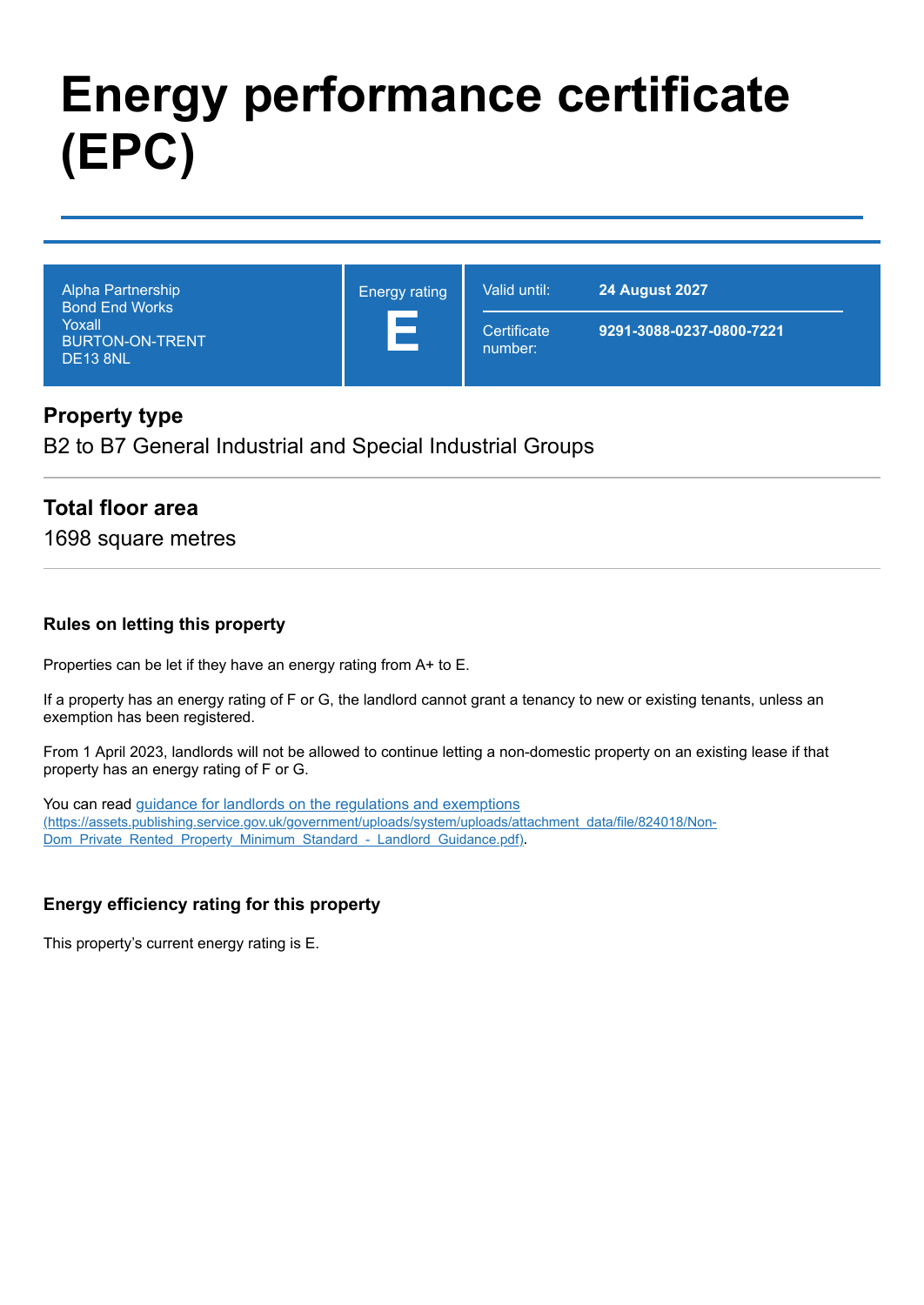

Properties are given a rating from A+ (most efficient) to G (least efficient).

Properties are also given a score. The larger the number, the more carbon dioxide (CO2) your property is likely to emit.

29 | B

85 | D

#### **How this property compares to others**

Properties similar to this one could have ratings:

## **If newly built**

## **If typical of the existing stock**

**Breakdown of this property's energy performance**

**Main heating fuel** Grid Supplied Electricity

#### **Building environment**

Heating and Mechanical Ventilation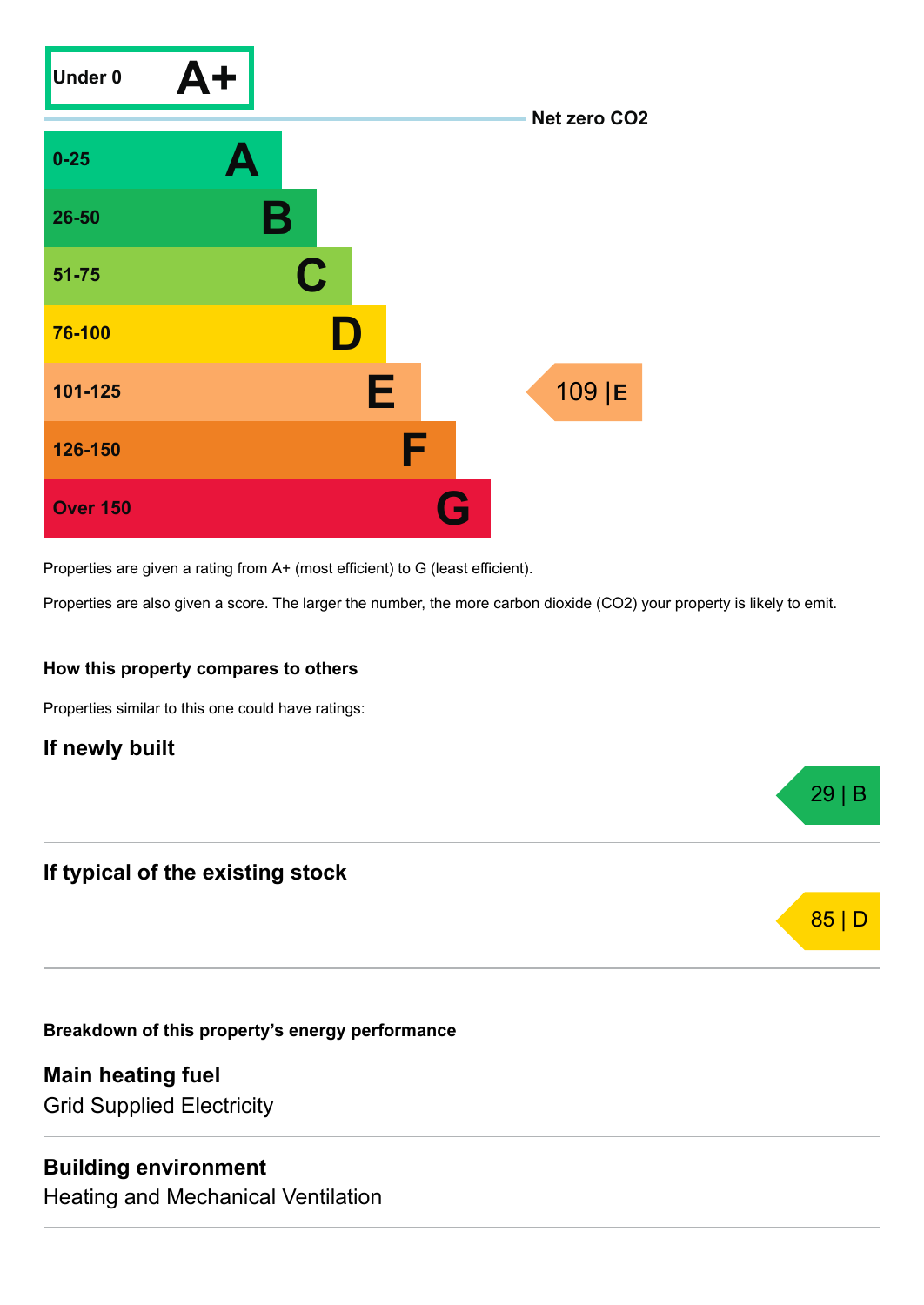#### **Assessment level**

3

# **Building emission rate (kgCO2/m2 per year)**

64.01

**Primary energy use (kWh/m2 per year)**

379

What is primary energy use?

#### **Recommendation report**

Guidance on improving the energy performance of this property can be found in the recommendation report [\(/energy-certificate/0720-0843-9279-1828-2002\)](https://find-energy-certificate.service.gov.uk/energy-certificate/0720-0843-9279-1828-2002).

#### **Contacting the assessor and accreditation scheme**

This EPC was created by a qualified energy assessor.

If you are unhappy about your property's energy assessment or certificate, you can complain to the assessor directly.

If you are still unhappy after contacting the assessor, you should contact the assessor's accreditation scheme.

Accreditation schemes are appointed by the government to ensure that assessors are qualified to carry out EPC assessments.

# **Assessor contact details**

#### **Assessor's name**

James Leggat

## **Telephone**

07760313336

#### **Email**

[james.leggat@justepc.co.uk](mailto:james.leggat@justepc.co.uk)

# **Accreditation scheme contact details**

# **Accreditation scheme**

Elmhurst Energy Systems Ltd

#### **Assessor ID**